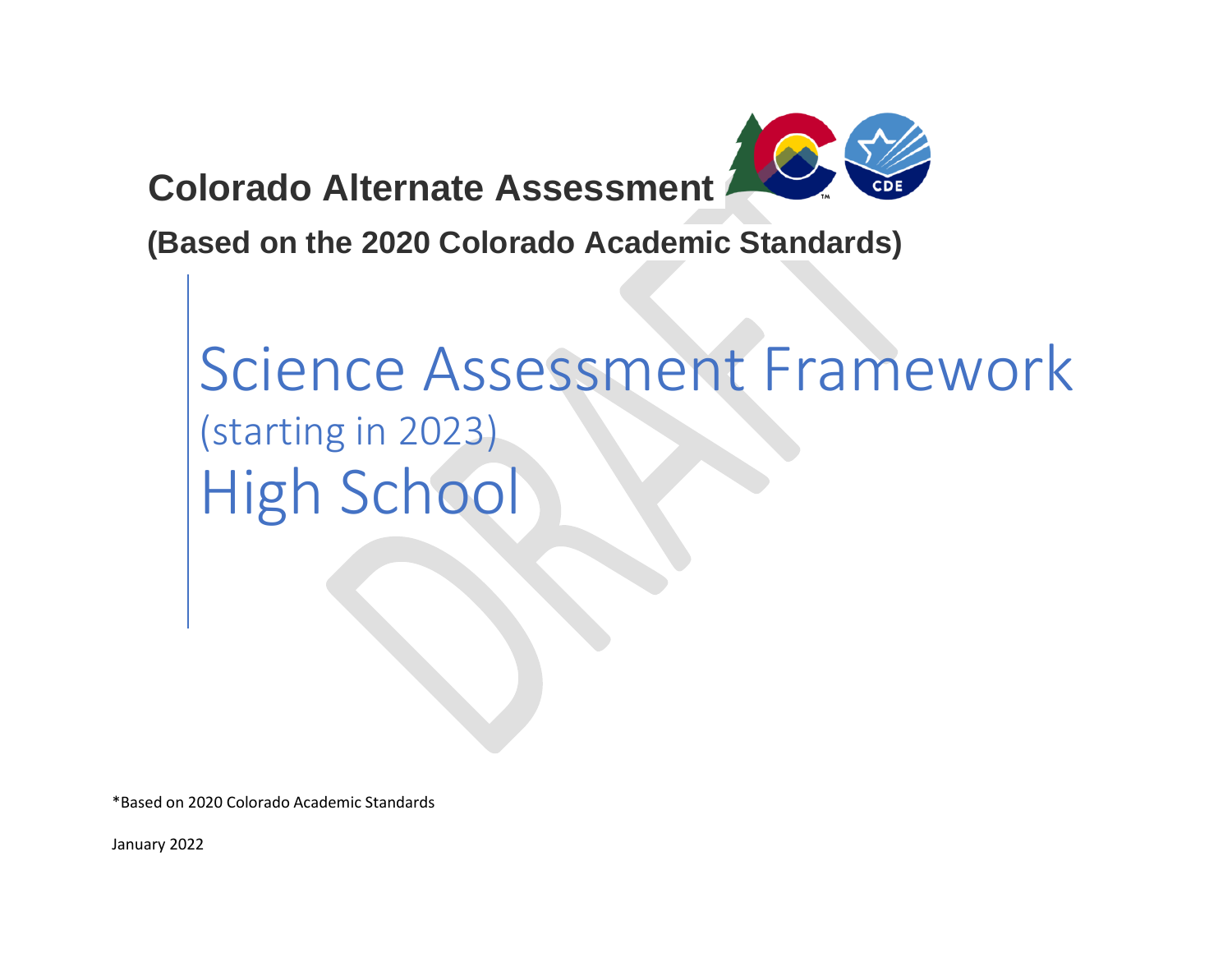## **CoAlt Science Assessment Frameworks**

Concepts and skills explicitly identified in the Extended Evidence Outcomes (EEOs) of the Colorado Academic Standards (CAS) are the basis for the Colorado Alternate Assessment (CoAlt). CoAlt Science Frameworks specify the Prepared Graduate Statements, Grade Level Expectations, and Evidence Outcomes that are included on the state assessments. The frameworks also list the target percentage representation and number of score points for each reporting category (e.g., Physical Science, Life Science and Earth Systems) based on standards areas that appear on the state summative assessments. The relative weight across reporting categories is based on the number and depth of the Evidence Outcomes within the reporting category. Each Prepared Graduate Statement addressed within the CAS grade-level or grade span is expected to be represented on the assessment each year.

# **The Three Dimensions of Science Teaching and Learning – High School 2020 Colorado Academic Standards with Extended Evidence Outcomes**

Teaching to th[e Extended Evidence Outcomes of the Colorado Academic Standards w](https://www.cde.state.co.us/coextendedeo)ith fidelity is the best preparation for the CoAlt assessments. The CAS, adopted by the State Board of Education, were developed through an extensive process involving educators and with public input.

#### **Disciplinary Core Ideas**

The Disciplinary Core Ideas (DCIs) form the basis for the content that students are expected to know by the end of the grade band and are present in every item.

All Disciplinary Core Ideas are included in the High School standards. They are listed below, with their numerical association as listed in the [2020 Colorado Extended Evidence Outcomes Document.](https://www.cde.state.co.us/coextendedeo/eeo-science)

*Physical Science*: Students know and understand common properties, forms, and changes in matter and energy.

\*Based on 2020 Colorado Academic Standards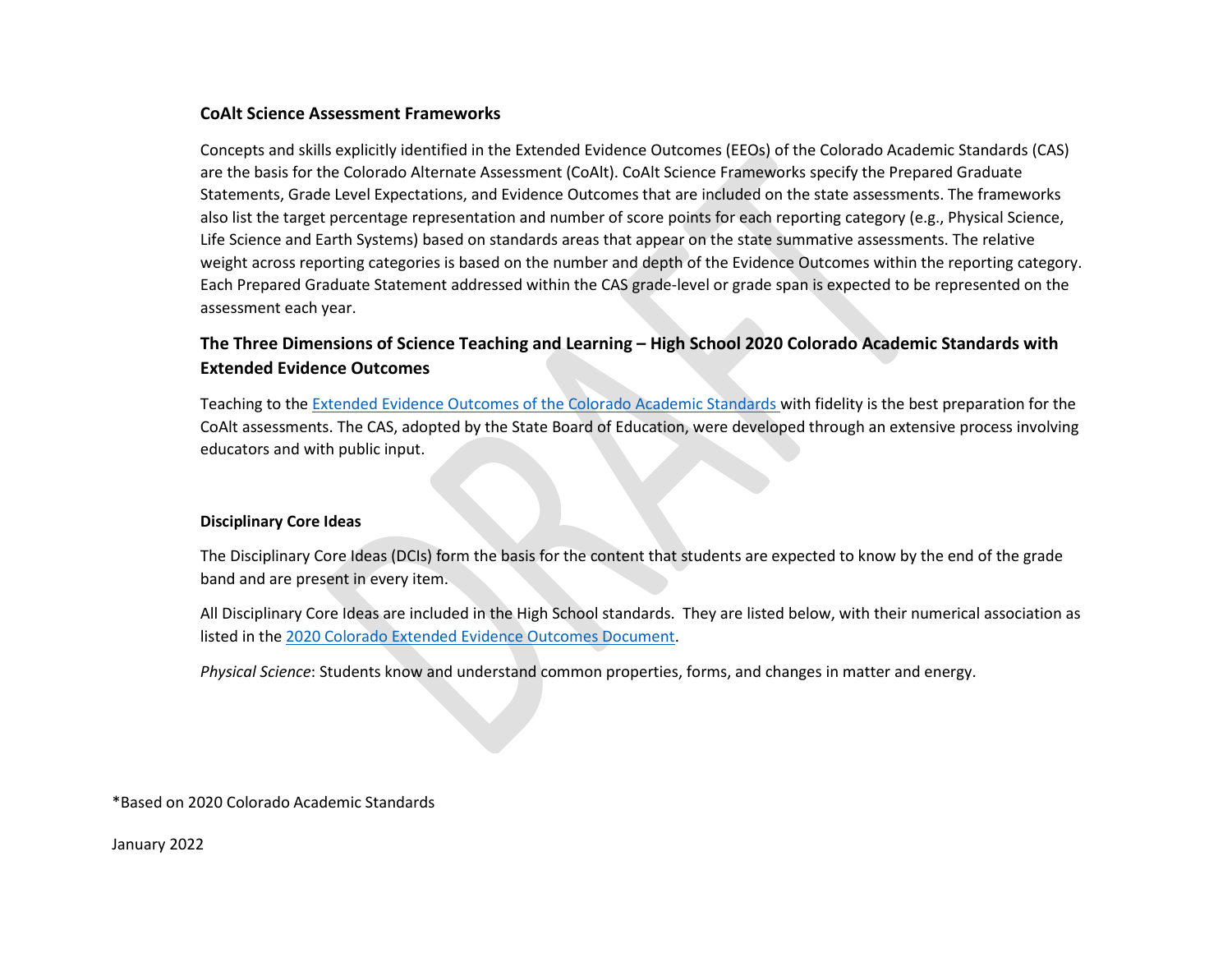PS1: Matter and Its Interactions

PS2: Motion and Stability: Forces and Interactions

PS3: Energy

PS4: Waves and Their Applications in Technologies for Information Transfer

*Life Science*: Students know and understand the characteristics and structure of living things, the processes of life, and how living things interact with each other and their environment.

LS1: From Molecules to Organisms: Structures and Processes

LS2: Ecosystems: Interactions, Energy, and Dynamics

LS3: Heredity: Inheritance and Variation of Traits

LS4: Biological Evolution: Unity and Diversity

*Earth and Space Science:* Students know and understand the processes and interactions of Earth's systems and the structure and dynamics of Earth and other objects in space.

ESS1: Earth's Place in the Universe

ESS2: Earth's Systems

ESS3: Earth and Human Activity

#### **Science and Engineering Practices**

The Science and Engineering Practices (SEPs) in the CAS are interwoven within certain items, and all SEPs found in the High School standards are tested according to the **SEP** progressions.

\*Based on 2020 Colorado Academic Standards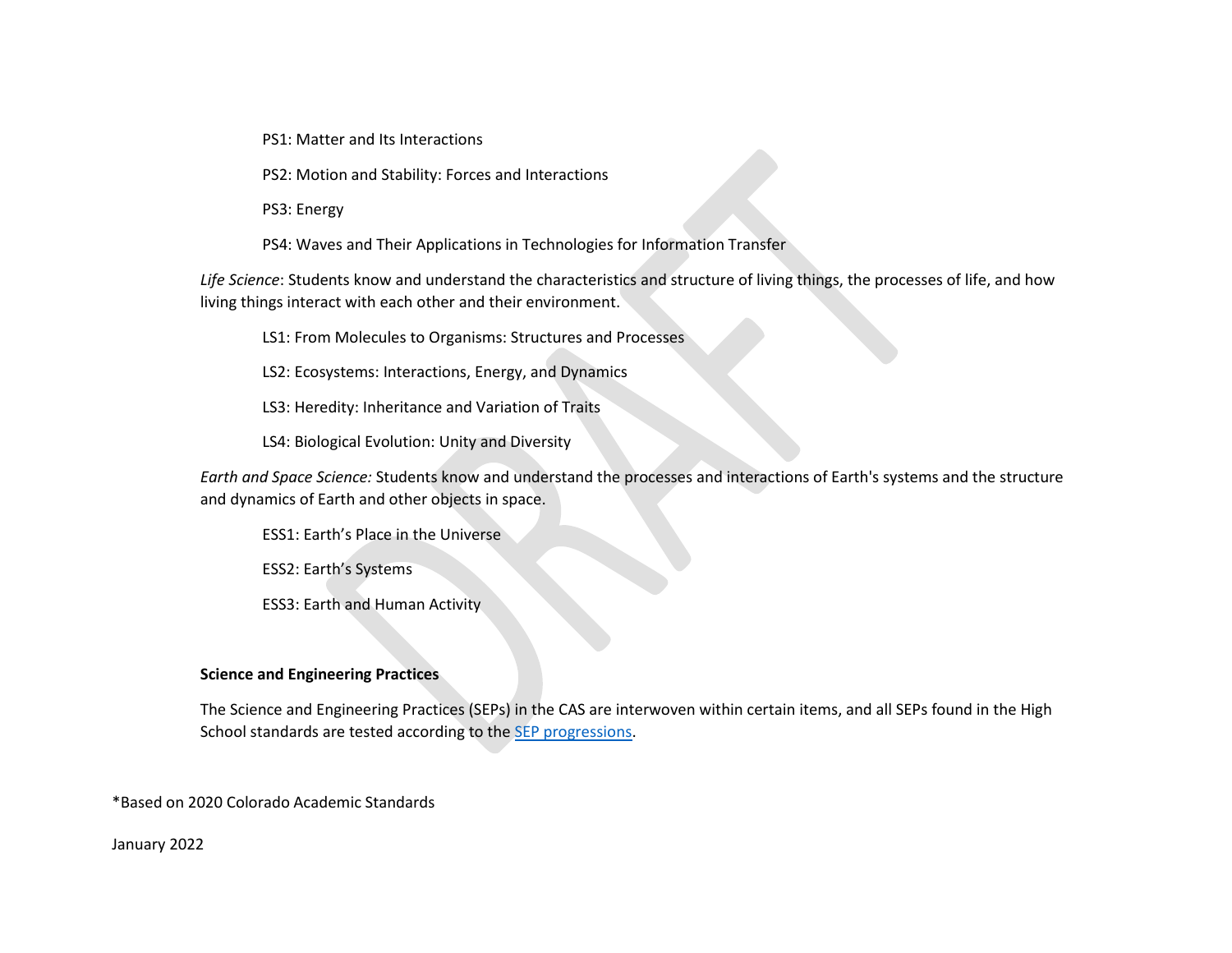All Science and Engineering Practices are included in the High School standards. They are listed below, with their numerical association as listed in the [2020 Colorado Extended Evidence Outcomes Document.](https://www.cde.state.co.us/coextendedeo/eeo-science)

1. Asking questions (for science) and defining problems (for engineering)

- 2. Developing and using models
- 3. Planning and carrying out investigations
- 4. Analyzing and interpreting data
- 5. Using mathematics and computational thinking
- 6. Constructing explanations (for science) and designing solutions (for engineering)
- 7. Engaging in argument from evidence
- 8. Obtaining, evaluating, and communicating information

#### **Cross Cutting Concepts**

Crosscutting concepts (CCCs) have applications across all domains of science. As such, they are a way of linking the different domains of science. The CCCs in the CAS are interwoven within certain items. Each CCC found in the High School standards is assessed according to the [CCC progressions.](https://www.cde.state.co.us/coscience/ccprogressions)

All Cross Cutting Concepts are included in the High School standards. They are listed below, with their numerical association as listed in the [2020 Colorado Extended Evidence Outcomes Document.](https://www.cde.state.co.us/coextendedeo/eeo-science)

1. Patterns. Observed patterns of forms and events guide organization and classification, and they prompt questions about relationships and the factors that influence them.

\*Based on 2020 Colorado Academic Standards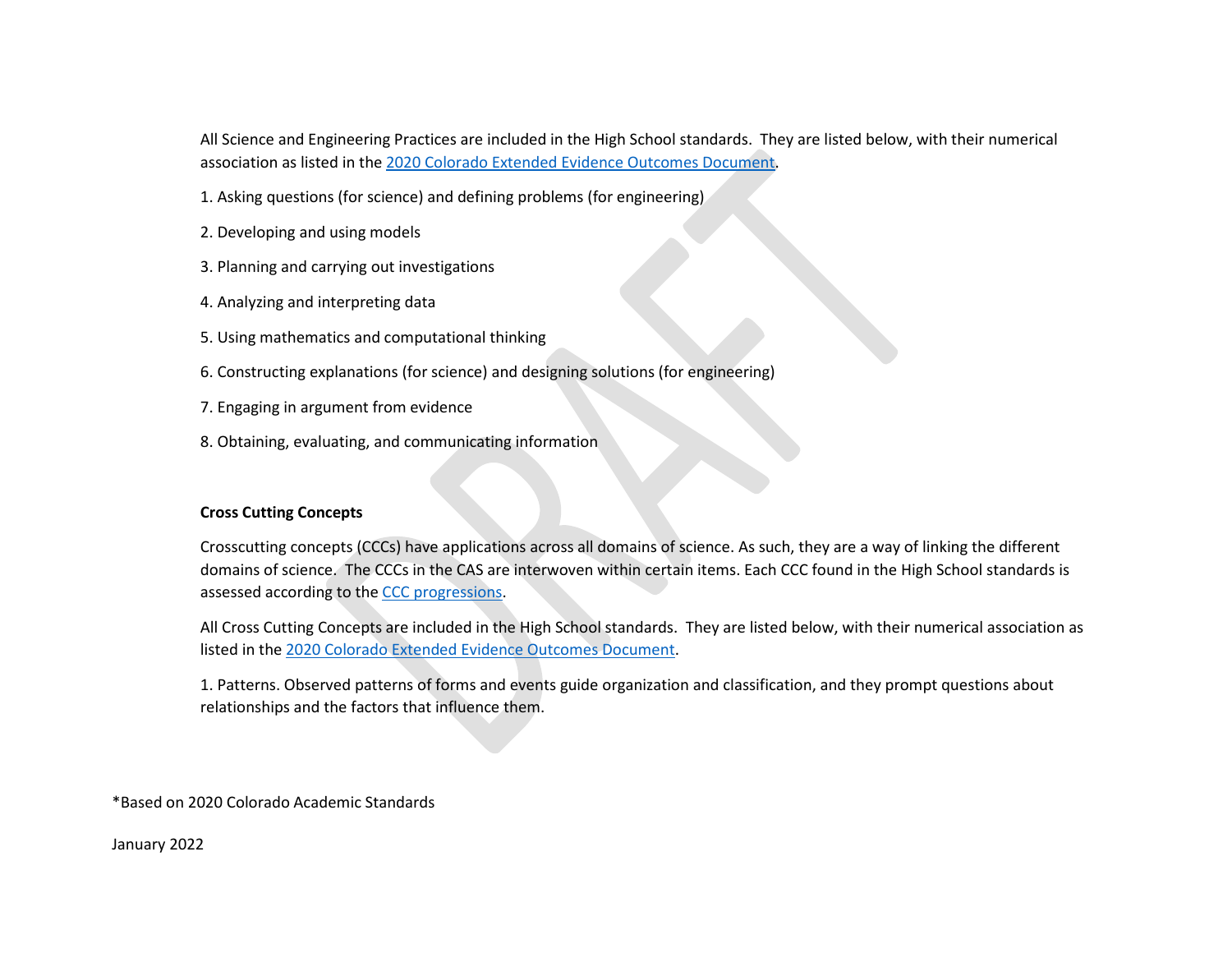2. Cause and effect: Mechanism and explanation. Events have causes, sometimes simple, sometimes multifaceted. A major activity of science is investigating and explaining causal relationships and the mechanisms by which they are mediated. Such mechanisms can then be tested across given contexts and used to predict and explain events in new contexts.

3. Scale, proportion, and quantity. In considering phenomena, it is critical to recognize what is relevant at different measures of size, time, and energy and to recognize how changes in scale, proportion, or quantity affect a system's structure or performance.

4. Systems and system models. Defining the system under study—specifying its boundaries and making explicit a model of that system—provides tools for understanding and testing ideas that are applicable throughout science and engineering.

5. Energy and matter: Flows, cycles, and conservation. Tracking fluxes of energy and matter into, out of, and within systems helps one understand the systems' possibilities and limitations.

6. Structure and function. The way in which an object or living thing is shaped and its substructure determine many of its properties and functions.

7. Stability and change. For natural and built systems alike, conditions of stability and determinants of rates of change or evolution of a system are critical elements of study.

#### **Scenarios for Items**

Items are driven by high-quality scenarios that are grounded in phenomena or problems. All scenarios are puzzling and intriguing and are explainable using grade appropriate integration of the three-dimensions of the 2020 CAS. Scenarios are presented in two different ways: clusters, and standalone items.

*Clusters*: Students are presented with background information and still images and asked to make sense of the phenomenon described using their knowledge of the 2020 CAS Extended Evidence Outcomes. The first item in the cluster will have three answer options and be one-dimensional testing the DCI only. The second item in the cluster will typically have three answer options and be two-dimensional. The third item in the cluster will have four answer options and be three-dimensional.

\*Based on 2020 Colorado Academic Standards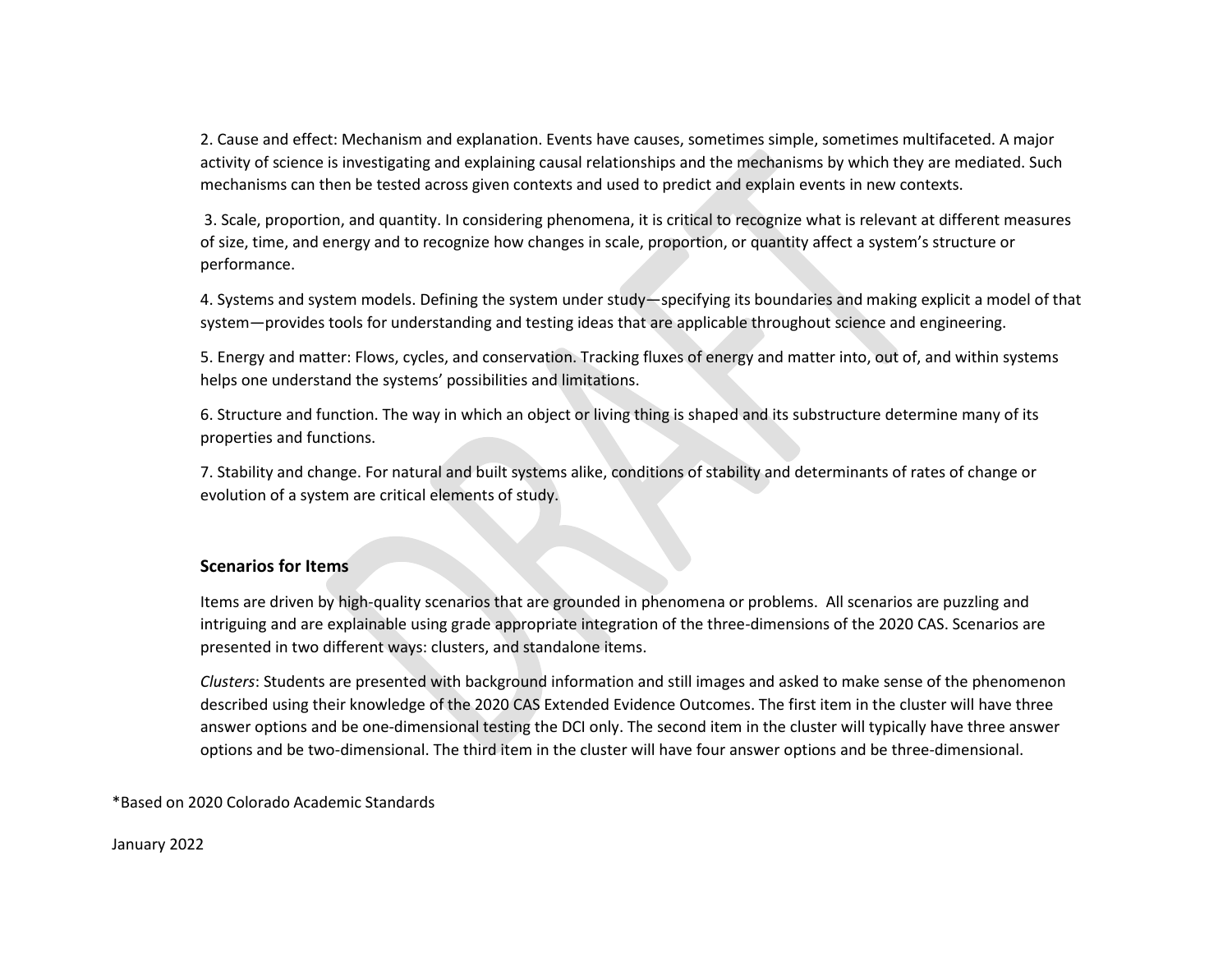*Standalone Items*: Students are presented with a unique phenomenon and asked to make sense of that phenomenon based on the information in the stimulus and answer the three-dimensional question using their knowledge of the 2020 CAS Extended Evidence Outcomes.

Cluster scenarios comprise the majority of the assessment, as students are asked to make sense of a larger phenomenon and answer more questions associated with those scenarios. Standalone items are included to target a small number of 2020 CAS Extended Evidence Outcomes not represented in cluster scenarios, and these Extended Evidence Outcomes rotate on an annual basis.

## **Item Types**

Items associated with grounding phenomena are presented in two different ways.

*Selected Response (3SR):* For multiple choice items, students utilize information from the stimulus to make sense of the phenomenon and select a correct answer out of 3 or 4 provided choices.

*Supported Performance Tasks (SPT):* require students to complete a chart or graphic. Students use option cards to respond to three related prompts for each item. Students may manipulate the option cards independently or indicate the desired placement to the Test Administratorsthrough their preferred mode of expressive communication, such as verbal direction or eye gaze. This item type allowsstudents to demonstrate their knowledge and skills to create a product, revealing a different level of understanding of specific concepts and skills than that which are demonstrated through Selected Response items alone.

\*Based on 2020 Colorado Academic Standards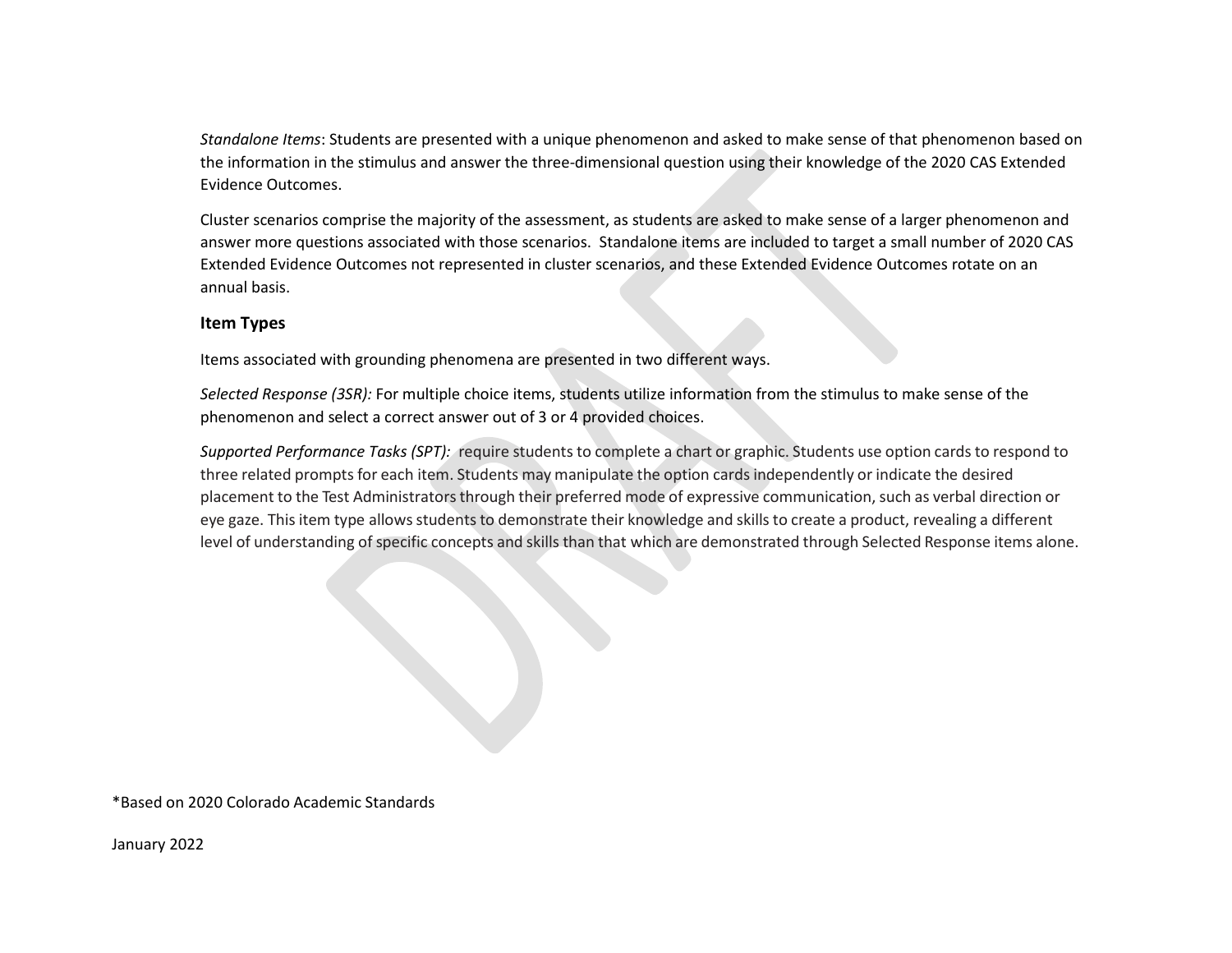|                                                                                                                                                                                                                                | % of Total                         | <b>Targeted Points</b> |                    |
|--------------------------------------------------------------------------------------------------------------------------------------------------------------------------------------------------------------------------------|------------------------------------|------------------------|--------------------|
| <b>Colorado Alternate Assessment (CoAlt)</b><br><b>Science Assessment Framework*</b>                                                                                                                                           | <b>Test Score</b><br><b>Points</b> | <b>Selected</b>        | <b>Supported</b>   |
| <b>Science Grade HS</b>                                                                                                                                                                                                        | <b>Target</b>                      | <b>Response</b>        | Performance        |
|                                                                                                                                                                                                                                |                                    | <b>Target</b>          | <b>Task Target</b> |
| <b>Physical Science</b>                                                                                                                                                                                                        | 38-40                              | 15-16                  | 3                  |
| Prepared Graduate 1. Students can use the full range of science and engineering practices to make sense of                                                                                                                     |                                    |                        |                    |
| natural phenomena and solve problems that require understanding structure, properties and interactions of<br>matter.                                                                                                           |                                    |                        |                    |
| Grade Level Expectation: HS.1.1 The sub-atomic structural model and interactions between electric charges at                                                                                                                   |                                    |                        |                    |
| the atomic scale can be used to explain the structure and interactions of matter.                                                                                                                                              |                                    |                        |                    |
| <b>Extended Evidence Outcomes:</b>                                                                                                                                                                                             |                                    |                        |                    |
| a. Use at least the first 20 elements of the periodic table to identify properties of groups and families and uses of                                                                                                          |                                    |                        |                    |
| commonly found elements.                                                                                                                                                                                                       |                                    |                        |                    |
| b. Collaborate with peers to explore how the structure of a substance impacts the properties of a substance (e.g.,<br>melting point, boiling point).                                                                           |                                    |                        |                    |
| c. Develop a model to illustrate how changes in temperature show evidence of energy transfer in a chemical<br>reaction (e.g., hand warmers, ice pack, salt on ice/snow, video of fireworks exploding, salt to make ice cream). |                                    |                        |                    |
| Grade Level Expectation: HS.1.2 Chemical processes, their rates, their outcomes, and whether or not energy is<br>stored or released can be understood in terms of collisions of molecules, rearrangement of atoms, and changes |                                    |                        |                    |
| in energy as determined by properties of elements involved.                                                                                                                                                                    |                                    |                        |                    |
| <b>Extended Evidence Outcomes:</b>                                                                                                                                                                                             |                                    |                        |                    |
| a. Develop a model to represent at least three simple chemical reactions (e.g., sodium and chlorine [NaCl], carbon<br>and oxygen [CO2], hydrogen and oxygen [H2O]).                                                            |                                    |                        |                    |
| b. Develop a model to illustrate how changes in temperature show evidence of energy transfer in a chemical                                                                                                                     |                                    |                        |                    |
| reaction (e.g., hand warmers, ice pack, salt on ice/snow, video of fireworks exploding, salt to make ice cream).                                                                                                               |                                    |                        |                    |
| c. Use evidence (e.g., temperature, concentration, rate), to describe the effects of changing the temperature or<br>concentration of the two reacting particles on the rate at which a reaction occurs.                        |                                    |                        |                    |
| d. Investigate with peers the relationship between changes in experimental conditions (e.g., temperature, amount                                                                                                               |                                    |                        |                    |
| of reactant) and an increased amount of product as a result of a chemical reaction.                                                                                                                                            |                                    |                        |                    |
| e. Use a mathematical representation (e.g., table, graph, pictorial depictions) to show that mass is conserved<br>during a chemical reaction.                                                                                  |                                    |                        |                    |
|                                                                                                                                                                                                                                |                                    |                        |                    |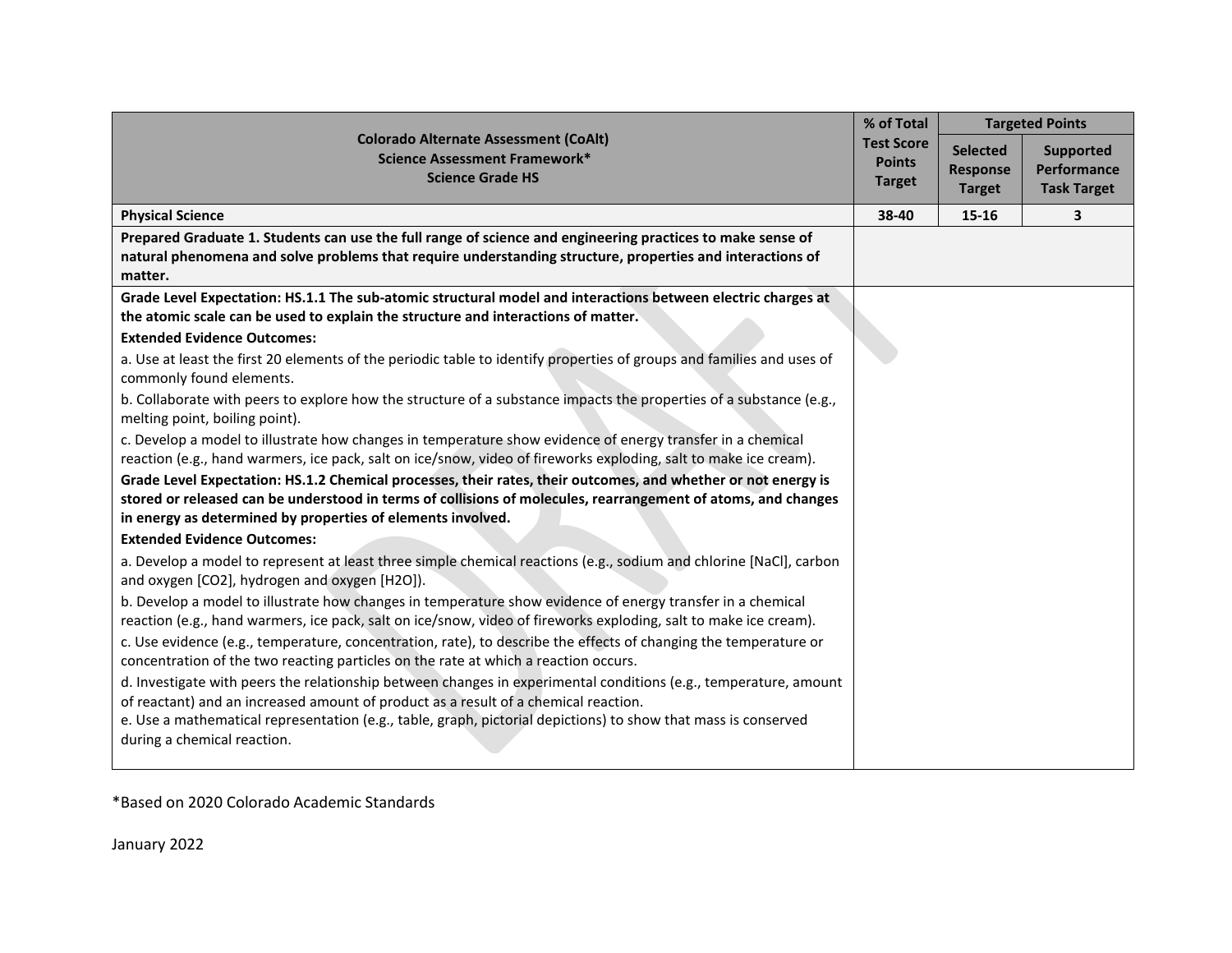|                                                                                                                                                                                                     | % of Total<br><b>Targeted Points</b> |                 |                    |
|-----------------------------------------------------------------------------------------------------------------------------------------------------------------------------------------------------|--------------------------------------|-----------------|--------------------|
| <b>Colorado Alternate Assessment (CoAlt)</b><br><b>Science Assessment Framework*</b>                                                                                                                | <b>Test Score</b>                    | <b>Selected</b> | <b>Supported</b>   |
| <b>Science Grade HS</b>                                                                                                                                                                             | <b>Points</b>                        | <b>Response</b> | Performance        |
|                                                                                                                                                                                                     | <b>Target</b>                        | <b>Target</b>   | <b>Task Target</b> |
| Grade Level Expectation: HS.1.3 The strong nuclear interaction provides the primary force that holds nuclei                                                                                         |                                      |                 |                    |
| together. Nuclear processes including fusion, fission, and radioactive decays of unstable nuclei involve changes                                                                                    |                                      |                 |                    |
| in nuclear binding energies.                                                                                                                                                                        |                                      |                 |                    |
| <b>Extended Evidence Outcomes:</b>                                                                                                                                                                  |                                      |                 |                    |
| a. Illustrate the composition of the nucleus and energy released for at least one of the following: nuclear fission,<br>nuclear fusion, and radioactive decay.                                      |                                      |                 |                    |
| Prepared Graduate 2. Students can use the full range of science and engineering practices to make sense of                                                                                          |                                      |                 |                    |
| natural phenomena and solve problems that require understanding interactions between objects and within<br>systems of objects.                                                                      |                                      |                 |                    |
| Grade Level Expectation: HS.1.4 Newton's second law and the conservation of momentum can be used to                                                                                                 |                                      |                 |                    |
| predict changes in the motion of macroscopic objects.                                                                                                                                               |                                      |                 |                    |
| <b>Extended Evidence Outcomes:</b>                                                                                                                                                                  |                                      |                 |                    |
| a. Use data from an investigation to identify the relationship between mass, force and acceleration.                                                                                                |                                      |                 |                    |
| b. Use data from an investigation to identify the relationship between the mass and speed of two colliding objects                                                                                  |                                      |                 |                    |
| demonstrating conservation of momentum.                                                                                                                                                             |                                      |                 |                    |
| c. Compare and evaluate designs that minimize the force on an object during a collision.                                                                                                            |                                      |                 |                    |
| Grade Level Expectation: HS.1.5 Forces at a distance are explained by fields that can transfer energy and can be                                                                                    |                                      |                 |                    |
| described in terms of the arrangement and properties of the interacting objects and the distance between                                                                                            |                                      |                 |                    |
| them.                                                                                                                                                                                               |                                      |                 |                    |
| <b>Extended Evidence Outcomes:</b>                                                                                                                                                                  |                                      |                 |                    |
| a. Use data from an investigation or simulation to predict the relationship between two objects of different                                                                                        |                                      |                 |                    |
| masses (Newton's Law of Gravitation) and two charged objects (Coulomb's Law).<br>b. Participate in an investigation demonstrating the use of an electric current to produce a magnetic field (e.g., |                                      |                 |                    |
| household appliances, cell phones).                                                                                                                                                                 |                                      |                 |                    |
| c. Gather evidence about the properties/molecular level structure of materials commonly used in industry such as                                                                                    |                                      |                 |                    |
| conductive materials/metals, and plastics/polymers (e.g., why we use copper to make wire, why does plastic mold<br>into different shapes and forms).                                                |                                      |                 |                    |
|                                                                                                                                                                                                     |                                      |                 |                    |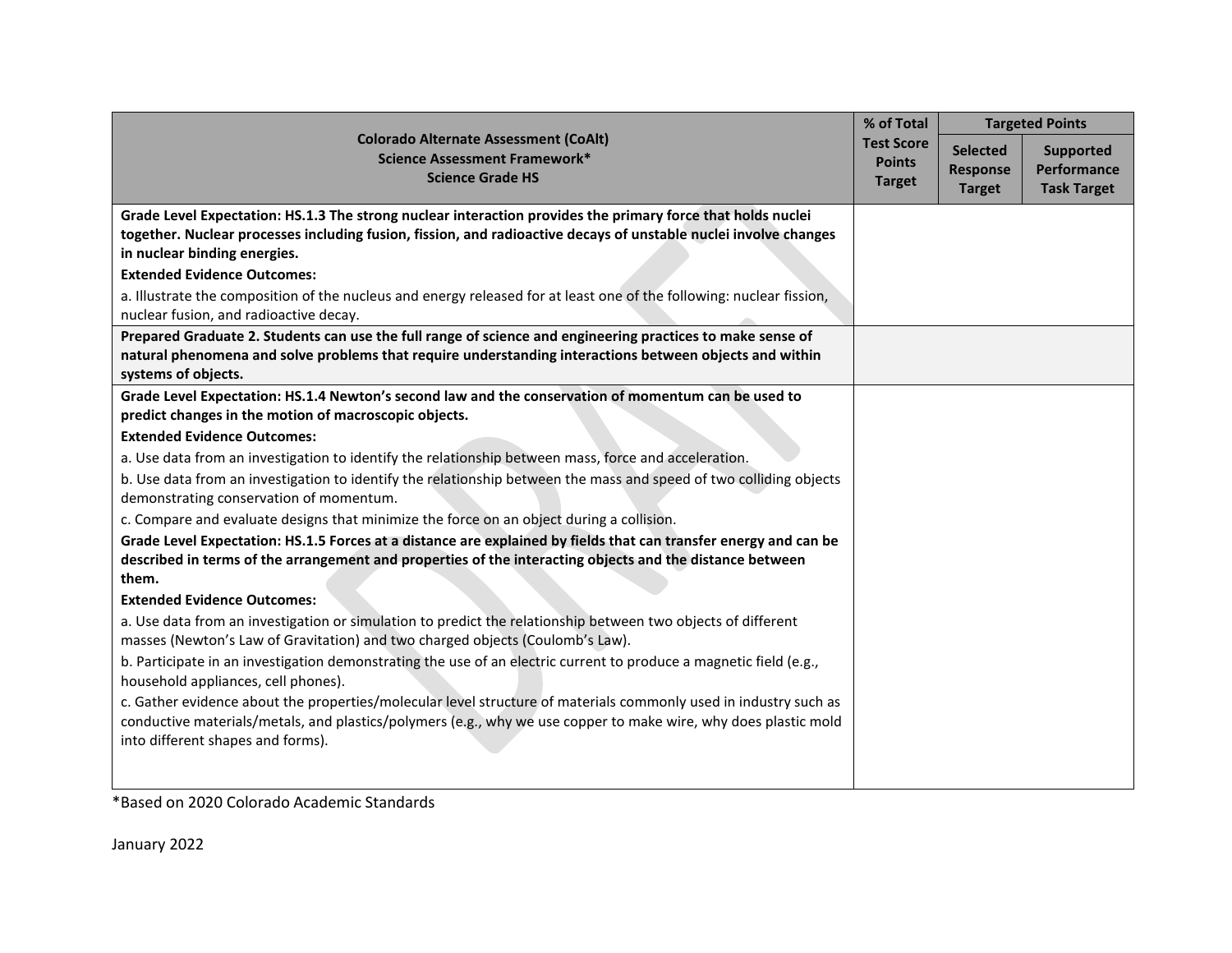|                                                                                                                                                                                                                         | % of Total        |                 | <b>Targeted Points</b> |
|-------------------------------------------------------------------------------------------------------------------------------------------------------------------------------------------------------------------------|-------------------|-----------------|------------------------|
| <b>Colorado Alternate Assessment (CoAlt)</b><br>Science Assessment Framework*                                                                                                                                           | <b>Test Score</b> | <b>Selected</b> | <b>Supported</b>       |
| <b>Science Grade HS</b>                                                                                                                                                                                                 | <b>Points</b>     | <b>Response</b> | <b>Performance</b>     |
|                                                                                                                                                                                                                         | <b>Target</b>     | <b>Target</b>   | <b>Task Target</b>     |
| Prepared Graduate 3. Students can use the full range of science and engineering practices to make sense of                                                                                                              |                   |                 |                        |
| natural phenomena and solve problems that require understanding how energy is transferred and conserved.                                                                                                                |                   |                 |                        |
| Grade Level Expectation: HS.1.6 Energy is a quantitative property of a system that depends on the motion and                                                                                                            |                   |                 |                        |
| interactions of matter and radiation within that system.                                                                                                                                                                |                   |                 |                        |
| <b>Extended Evidence Outcomes:</b>                                                                                                                                                                                      |                   |                 |                        |
| a. Use data from an investigation to determine the relationship between changes in energy and the impact on the<br>components of a system.                                                                              |                   |                 |                        |
| b. Develop or use models to illustrate the conversion of kinetic energy to thermal energy.                                                                                                                              |                   |                 |                        |
| c. Collaborate with others to design, build, or identify features of a device showing the transformations of energy<br>that occur (e.g., dams, solar cells, solar oven, ice cream maker, wind turbines, Rube Goldberg). |                   |                 |                        |
| Grade Level Expectation: HS.1.7 Energy cannot be created or destroyed, but it can be transported from one                                                                                                               |                   |                 |                        |
| place to another and transferred between systems.                                                                                                                                                                       |                   |                 |                        |
| <b>Extended Evidence Outcomes:</b>                                                                                                                                                                                      |                   |                 |                        |
| a. Create an equation to show the change in energy of one component of a system when the energy of another<br>component changes.                                                                                        |                   |                 |                        |
| b. Produce data to show evidence of uniform thermal energy distribution with the results from mixing two liquids<br>at different initial temperatures.                                                                  |                   |                 |                        |
| Grade Level Expectation: HS.1.8 Force fields (gravitational, electric, and magnetic) contain energy and can<br>transmit energy across space from one object to another.                                                 |                   |                 |                        |
| <b>Extended Evidence Outcomes:</b>                                                                                                                                                                                      |                   |                 |                        |
| a. Develop or use a model (e.g., drawing, diagram) to show the cause and effect relationship between forces                                                                                                             |                   |                 |                        |
| produced by electric or magnetic fields.                                                                                                                                                                                |                   |                 |                        |
| Grade Level Expectation: HS.1.9 Although energy cannot be destroyed, it can be converted to less useful forms                                                                                                           |                   |                 |                        |
| as it is captured, stored and transferred.                                                                                                                                                                              |                   |                 |                        |
| <b>Extended Evidence Outcomes:</b>                                                                                                                                                                                      |                   |                 |                        |
| a. Design, build, or identify a device that converts one form of energy into another form of energy.                                                                                                                    |                   |                 |                        |
| b. Collaborate in an investigation to explore the transfer of thermal energy between two objects (e.g., hot and<br>cold water interaction becomes warm).                                                                |                   |                 |                        |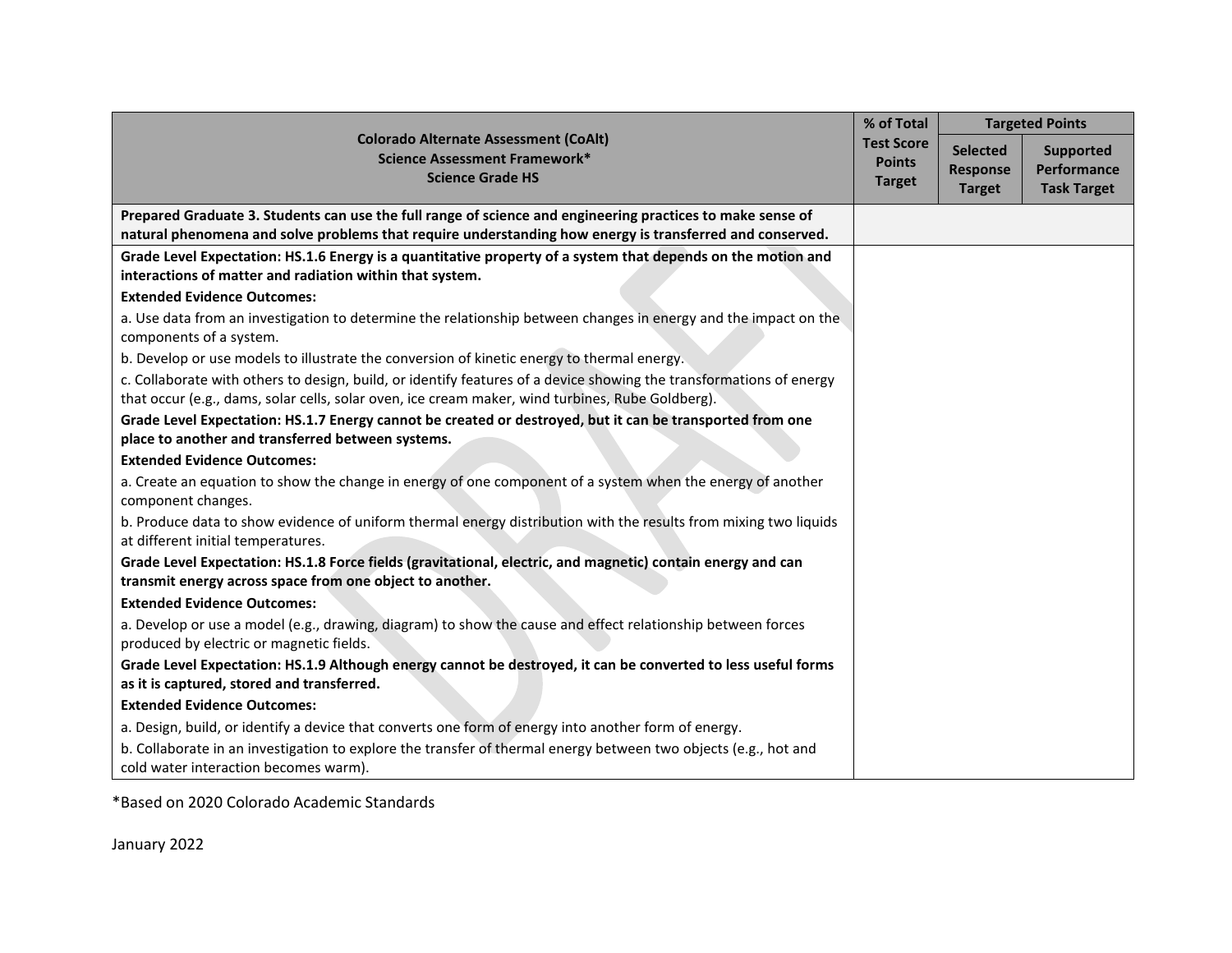|                                                                                                                                                                                                                                                      | % of Total                                          |                                              | <b>Targeted Points</b>                                |  |
|------------------------------------------------------------------------------------------------------------------------------------------------------------------------------------------------------------------------------------------------------|-----------------------------------------------------|----------------------------------------------|-------------------------------------------------------|--|
| <b>Colorado Alternate Assessment (CoAlt)</b><br>Science Assessment Framework*<br><b>Science Grade HS</b>                                                                                                                                             | <b>Test Score</b><br><b>Points</b><br><b>Target</b> | <b>Selected</b><br>Response<br><b>Target</b> | <b>Supported</b><br>Performance<br><b>Task Target</b> |  |
| Prepared Graduate 4. Students can use the full range of science and engineering practices to make sense of<br>natural phenomena and solve problems that require understanding how waves are used to transfer energy and<br>information.              |                                                     |                                              |                                                       |  |
| Grade Level Expectation: HS.1.10 Waves have characteristic properties and behaviors.                                                                                                                                                                 |                                                     |                                              |                                                       |  |
| <b>Extended Evidence Outcomes:</b>                                                                                                                                                                                                                   |                                                     |                                              |                                                       |  |
| a. Identify that the frequency, wavelength, and speed of waves can vary when traveling through various media.                                                                                                                                        |                                                     |                                              |                                                       |  |
| b. Examine the advantages and disadvantages of using and storing digital information (e.g., copying music, using<br>the internet for research, using computers, taking pictures on a cell phone).                                                    |                                                     |                                              |                                                       |  |
| Grade Level Expectation: HS.1.11 Both an electromagnetic wave model and a photon model explain features of<br>electromagnetic radiation broadly and describe common applications of electromagnetic radiation.                                       |                                                     |                                              |                                                       |  |
| <b>Extended Evidence Outcomes:</b>                                                                                                                                                                                                                   |                                                     |                                              |                                                       |  |
| a. Compare the wave model and particle model of electromagnetic radiation and determine which is more useful<br>in given situations (e.g., diffraction is an example of a wave model and photoelectric effects are examples of a<br>particle model). |                                                     |                                              |                                                       |  |
| b. Evaluate the validity of information about the effects of electromagnetic radiation on human (e.g., sunscreen,<br>use of tanning beds, color perception related to frequency).                                                                    |                                                     |                                              |                                                       |  |
| c. Gather and synthesize information from multiple sources about how a technological device uses waves to work<br>(e.g., solar cells, cell phones, medical imaging).                                                                                 |                                                     |                                              |                                                       |  |
| Grade Level Expectation: HS.1.12 Multiple technologies that are part of everyday experiences are based on waves<br>and their interactions with matter                                                                                                |                                                     |                                              |                                                       |  |
| <b>Extended Evidence Outcomes:</b>                                                                                                                                                                                                                   |                                                     |                                              |                                                       |  |
| a. Create a model to show technology devices use waves to transmit and capture information and energy.                                                                                                                                               |                                                     |                                              |                                                       |  |
|                                                                                                                                                                                                                                                      |                                                     |                                              |                                                       |  |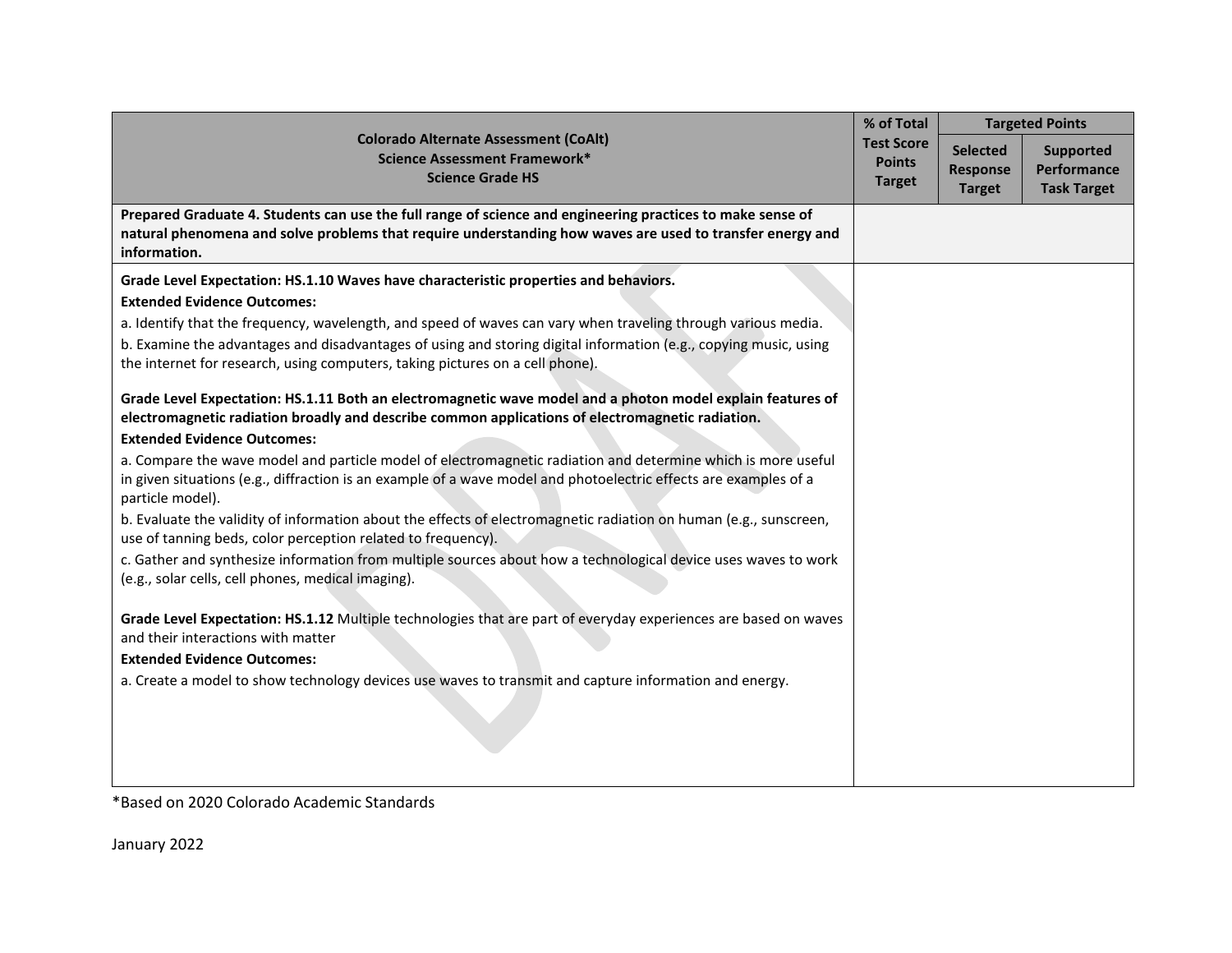|                                                                                                                                                                                                                      | % of Total<br><b>Targeted Points</b> |                 |                    |
|----------------------------------------------------------------------------------------------------------------------------------------------------------------------------------------------------------------------|--------------------------------------|-----------------|--------------------|
| <b>Colorado Alternate Assessment (CoAlt)</b><br>Science Assessment Framework*                                                                                                                                        | <b>Test Score</b>                    | <b>Selected</b> | <b>Supported</b>   |
| <b>Science Grade HS</b>                                                                                                                                                                                              | <b>Points</b>                        | <b>Response</b> | Performance        |
|                                                                                                                                                                                                                      | <b>Target</b>                        | <b>Target</b>   | <b>Task Target</b> |
| <b>Life Science</b>                                                                                                                                                                                                  | 31                                   | 12              | 3                  |
| Prepared Graduate 5. Students can use the full range of science and engineering practices to make sense of                                                                                                           |                                      |                 |                    |
| natural phenomena and solve problems that require understanding how individual organisms are configured                                                                                                              |                                      |                 |                    |
| and how these structures function to support life, growth, behavior and reproduction.                                                                                                                                |                                      |                 |                    |
| Grade Level Expectation: HS.2.1 DNA codes for the complex hierarchical organization of systems that enable                                                                                                           |                                      |                 |                    |
| life's functions.                                                                                                                                                                                                    |                                      |                 |                    |
| <b>Extended Evidence Outcomes:</b>                                                                                                                                                                                   |                                      |                 |                    |
| a. Identify, based on evidence, how the structure of DNA determines the structure of proteins and how the DNA<br>molecule helps different cells carry out essential life functions.                                  |                                      |                 |                    |
| b. Develop a model to illustrate the function of an organ system (e.g., muscular, skeletal, digestive, nervous,<br>respiratory, reproductive).                                                                       |                                      |                 |                    |
| i. Identify common symptoms that show when a body system isn't functioning properly.                                                                                                                                 |                                      |                 |                    |
| c. Use data from an investigation to identify different mechanisms a body uses to stay in balance during<br>environmental changes (e.g., heart rate increases when exercising, sweating maintains body temperature). |                                      |                 |                    |
| Grade level Expectation: HS.2.2 Growth and division of cells in complex organisms occurs by mitosis, which<br>differentiates specific cell types.                                                                    |                                      |                 |                    |
| <b>Extended Evidence Outcomes:</b>                                                                                                                                                                                   |                                      |                 |                    |
| a. Use a model to show cells divide and multiply to allow organisms to grow.                                                                                                                                         |                                      |                 |                    |
| Grade level Expectation: HS.2.3 Organisms use matter and energy to live and grow.                                                                                                                                    |                                      |                 |                    |
| <b>Extended Evidence Outcomes:</b>                                                                                                                                                                                   |                                      |                 |                    |
| a. Illustrate the process of photosynthesis transforming light into energy for plants.                                                                                                                               |                                      |                 |                    |
| b. Explain how organisms use the simple elements that make up sugar molecules to combine with other elements                                                                                                         |                                      |                 |                    |
| to make up proteins necessary for life.                                                                                                                                                                              |                                      |                 |                    |
| c. Illustrate how food and oxygen break down providing energy to the cells to sustain life's processes.                                                                                                              |                                      |                 |                    |
|                                                                                                                                                                                                                      |                                      |                 |                    |
|                                                                                                                                                                                                                      |                                      |                 |                    |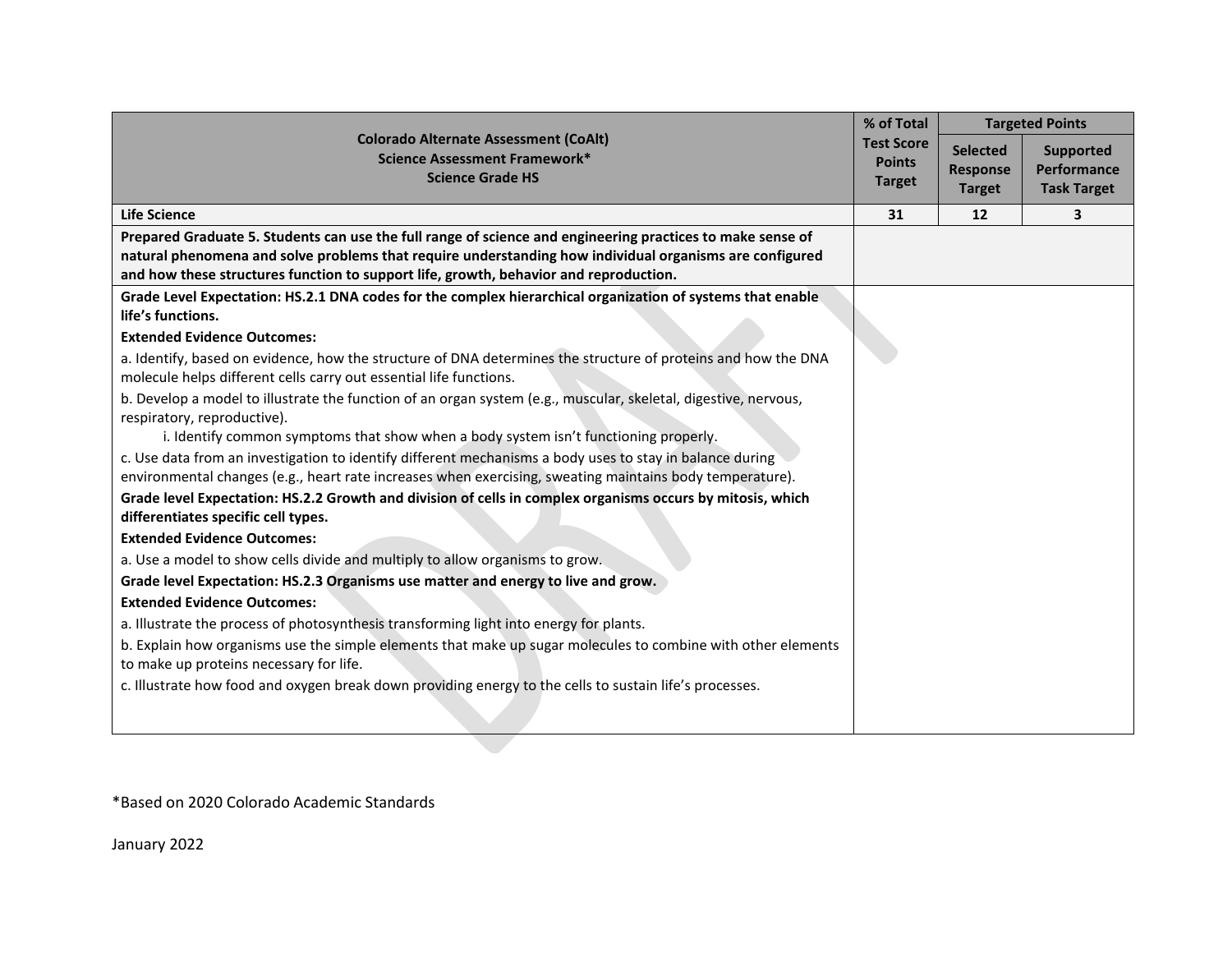|                                                                                                                                           | % of Total        | <b>Targeted Points</b> |                    |
|-------------------------------------------------------------------------------------------------------------------------------------------|-------------------|------------------------|--------------------|
| <b>Colorado Alternate Assessment (CoAlt)</b><br><b>Science Assessment Framework*</b>                                                      | <b>Test Score</b> | <b>Selected</b>        | <b>Supported</b>   |
| <b>Science Grade HS</b>                                                                                                                   | <b>Points</b>     | <b>Response</b>        | Performance        |
|                                                                                                                                           | <b>Target</b>     | <b>Target</b>          | <b>Task Target</b> |
| Prepared Graduate 6. Students can use the full range of science and engineering practices to make sense of                                |                   |                        |                    |
| natural phenomena and solve problems that require understanding how living systems interact with the biotic                               |                   |                        |                    |
| and abiotic environment.                                                                                                                  |                   |                        |                    |
| Grade Level Expectation: HS.2.4 Organisms and populations of organisms are dependent on their environmental                               |                   |                        |                    |
| interactions both with other living things and with nonliving. Organisms interact with the living and nonliving                           |                   |                        |                    |
| components of the environment to obtain matter and energy.                                                                                |                   |                        |                    |
| <b>Extended Evidence Outcomes:</b>                                                                                                        |                   |                        |                    |
| a. Use a graphical representation to show how changes in resources in an environment affect the organisms living<br>there.                |                   |                        |                    |
| b. Use mathematical representations (e.g., trends, averages, graphs) to identify changes in an animal population                          |                   |                        |                    |
| when conditions in their environment change (e.g., availability of food or shelter, increase in predators).                               |                   |                        |                    |
| Grade Level Expectation: HS.2.5 Matter and energy necessary for life are conserved as they move through                                   |                   |                        |                    |
| ecosystems.                                                                                                                               |                   |                        |                    |
| <b>Extended Evidence Outcomes:</b>                                                                                                        |                   |                        |                    |
| a. Compare and contrast the use of oxygen and stored energy in aerobic and anaerobic environments.                                        |                   |                        |                    |
| b. Use a graphical representation to identify the changes in the amount of energy as it travels through an energy<br>pyramid or food web. |                   |                        |                    |
| c. Illustrate how carbon is cycled through an ecosystem, using a carbon cycle model.                                                      |                   |                        |                    |
| Grade Level Expectation: HS.2.6 A complex set of interactions determine how ecosystems respond to                                         |                   |                        |                    |
| disturbances.                                                                                                                             |                   |                        |                    |
| <b>Extended Evidence Outcomes:</b>                                                                                                        |                   |                        |                    |
| a. Compare the changes to organism in an ecosystem in relatively stable conditions to the ecosystem after                                 |                   |                        |                    |
| extreme events.                                                                                                                           |                   |                        |                    |
| b. Collaborate with others to develop a way people can reduce the impacts of human activity (e.g., pollution,                             |                   |                        |                    |
| overhunting, introduction of invasive species) to help protect the Earth's environment and biodiversity.                                  |                   |                        |                    |
|                                                                                                                                           |                   |                        |                    |
|                                                                                                                                           |                   |                        |                    |
|                                                                                                                                           |                   |                        |                    |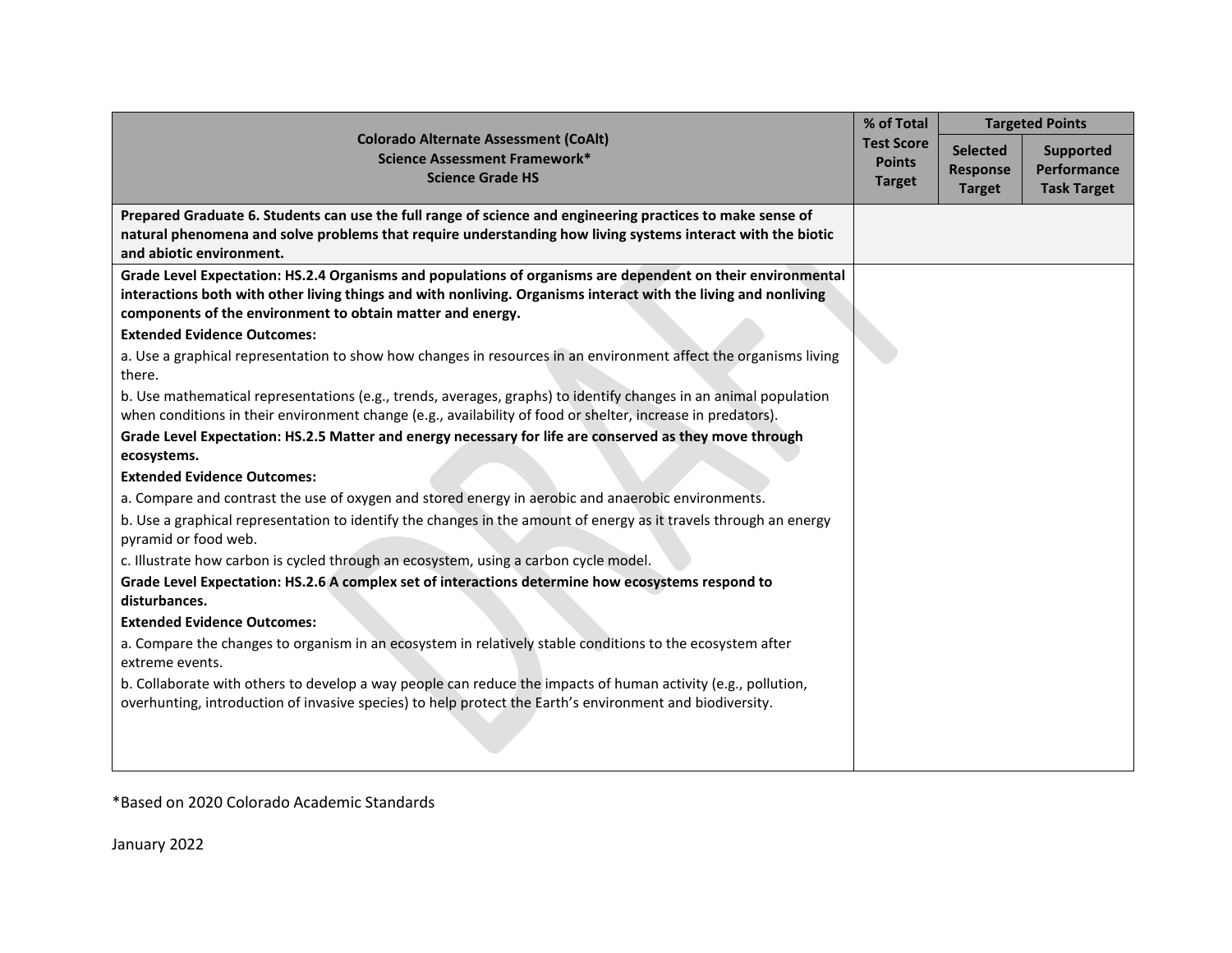|                                                                                                                                                                                                      | % of Total        | <b>Targeted Points</b> |                    |
|------------------------------------------------------------------------------------------------------------------------------------------------------------------------------------------------------|-------------------|------------------------|--------------------|
| <b>Colorado Alternate Assessment (CoAlt)</b><br>Science Assessment Framework*                                                                                                                        | <b>Test Score</b> | <b>Selected</b>        | <b>Supported</b>   |
| <b>Science Grade HS</b>                                                                                                                                                                              | <b>Points</b>     | <b>Response</b>        | Performance        |
|                                                                                                                                                                                                      | <b>Target</b>     | <b>Target</b>          | <b>Task Target</b> |
| Grade Level Expectation: HS.2.7 Organisms interact in groups to benefit the species.                                                                                                                 |                   |                        |                    |
| <b>Extended Evidence Outcomes:</b>                                                                                                                                                                   |                   |                        |                    |
| a. Identify examples of the role of group behavior on individuals and species (e.g., animals and humans) and                                                                                         |                   |                        |                    |
| describe how these behaviors benefit or harm the species.                                                                                                                                            |                   |                        |                    |
| Prepared Graduate 7. Students can use the full range of science and engineering practices to make sense of                                                                                           |                   |                        |                    |
| natural phenomena and solve problems that require understanding how genetic and environmental factors<br>influence variation of organisms across generations.                                        |                   |                        |                    |
| Prepared Graduate 8. Students can use the full range of science and engineering practices to make sense of                                                                                           |                   |                        |                    |
| natural phenomena and solve problems that require understanding how natural selection drives biological                                                                                              |                   |                        |                    |
| evolution accounting for the unity and diversity of organisms.                                                                                                                                       |                   |                        |                    |
| Grade Level Expectation: HS.2.8 The characteristics of one generation are dependent upon the genetic                                                                                                 |                   |                        |                    |
| information inherited from previous generations.                                                                                                                                                     |                   |                        |                    |
| <b>Extended Evidence Outcomes:</b>                                                                                                                                                                   |                   |                        |                    |
| a. Ask questions about how DNA and chromosomes influence traits passed from parents and offspring.                                                                                                   |                   |                        |                    |
| Grade Level Expectation: HS.2.9 Variation between individuals results from genetic and environmental factors.                                                                                        |                   |                        |                    |
| <b>Extended Evidence Outcomes:</b>                                                                                                                                                                   |                   |                        |                    |
| a. Use data (e.g., number of individuals with a specific trait) to identify the distribution (number) of the trait within                                                                            |                   |                        |                    |
| a population.                                                                                                                                                                                        |                   |                        |                    |
| b. Describe/define factors that cause genetic variations.                                                                                                                                            |                   |                        |                    |
| Grade Level Expectation: HS.2.10 Evidence of common ancestry and diversity between species can be<br>determined by examining variations including genetic, anatomical and physiological differences. |                   |                        |                    |
| <b>Extended Evidence Outcomes:</b>                                                                                                                                                                   |                   |                        |                    |
| a. Use evidence of similar anatomical structures to explain common ancestry and the evolution of a species (e.g.,<br>DNA sequencing, embryology).                                                    |                   |                        |                    |
| Grade Level Expectation: HS.2.11. Genetic variation among organisms affects survival and reproduction.                                                                                               |                   |                        |                    |
| <b>Extended Evidence Outcomes:</b>                                                                                                                                                                   |                   |                        |                    |
| a. Provide evidence that the process of evolution primarily results from four factors.                                                                                                               |                   |                        |                    |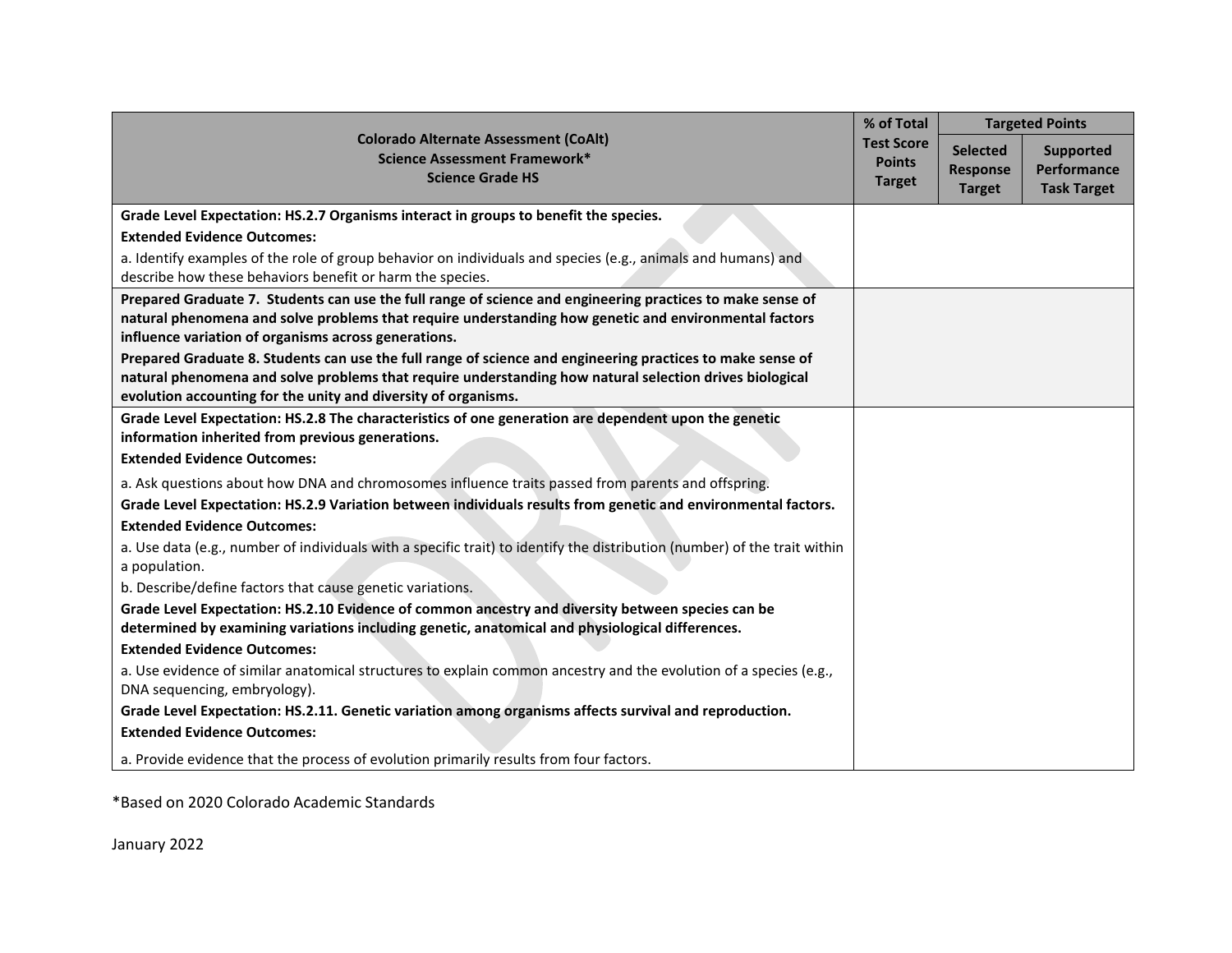|                                                                                                                                                                                                                                                                                                                                                                                                                                                                                                                 | % of Total                                          |                                                     | <b>Targeted Points</b>                         |
|-----------------------------------------------------------------------------------------------------------------------------------------------------------------------------------------------------------------------------------------------------------------------------------------------------------------------------------------------------------------------------------------------------------------------------------------------------------------------------------------------------------------|-----------------------------------------------------|-----------------------------------------------------|------------------------------------------------|
| <b>Colorado Alternate Assessment (CoAlt)</b><br><b>Science Assessment Framework*</b><br><b>Science Grade HS</b>                                                                                                                                                                                                                                                                                                                                                                                                 | <b>Test Score</b><br><b>Points</b><br><b>Target</b> | <b>Selected</b><br><b>Response</b><br><b>Target</b> | Supported<br>Performance<br><b>Task Target</b> |
| b. Use mathematical representations to represent how organisms with advantageous heritable traits tend to<br>increase in proportion to organisms lacking this trait (e.g., population traits and numbers over time).<br>Grade Level Expectation: HS.2.12 The environment influences survival and reproduction of organisms over<br>multiple generations.<br><b>Extended Evidence Outcomes:</b><br>a. Use evidence to explain how changes in the environment over time have driven adaptations of living things. |                                                     |                                                     |                                                |
| b. Identify or interpret evidence that shows that changes in the environmental conditions result in:<br>i. Increase in the number of some species.<br>ii. The emergence of new species.<br>iii. The extinction of other species.                                                                                                                                                                                                                                                                                |                                                     |                                                     |                                                |
| Grade Level Expectation: HS.2.13 Humans have complex interactions with ecosystems and have the ability to                                                                                                                                                                                                                                                                                                                                                                                                       |                                                     |                                                     |                                                |
| influence biodiversity on the planet.                                                                                                                                                                                                                                                                                                                                                                                                                                                                           |                                                     |                                                     |                                                |
| <b>Extended Evidence Outcomes:</b>                                                                                                                                                                                                                                                                                                                                                                                                                                                                              |                                                     |                                                     |                                                |
| a. Propose a solution to protect a threatened or endangered species.                                                                                                                                                                                                                                                                                                                                                                                                                                            |                                                     |                                                     |                                                |
| <b>Earth and Space Science</b>                                                                                                                                                                                                                                                                                                                                                                                                                                                                                  | 29-31                                               | $11 - 12$                                           | 3                                              |
| Prepared Graduate 9. Students can use the full range of science and engineering practices to make sense of                                                                                                                                                                                                                                                                                                                                                                                                      |                                                     |                                                     |                                                |
| natural phenomena and solve problems that require understanding the universe and Earth's place in it.                                                                                                                                                                                                                                                                                                                                                                                                           |                                                     |                                                     |                                                |
| Grade Level Expectation: HS.3.1 All stars, including the sun, undergo stellar evolution, and the study of stars'<br>light spectra and brightness is used to identify compositional elements of stars, their movements, and their<br>distances from Earth.                                                                                                                                                                                                                                                       |                                                     |                                                     |                                                |
| <b>Extended Evidence Outcomes:</b>                                                                                                                                                                                                                                                                                                                                                                                                                                                                              |                                                     |                                                     |                                                |
| a. Develop a model to:<br>i. Illustrate how energy from the sun's core reaches the Earth.<br>ii. Explain the life cycle of the sun.                                                                                                                                                                                                                                                                                                                                                                             |                                                     |                                                     |                                                |
| b. Demonstrate that the universe is expanding (the Big Bang Theory) using evidence of astronomical evidence of<br>light spectra, motion of distant galaxies, and composition of matter in the universe.                                                                                                                                                                                                                                                                                                         |                                                     |                                                     |                                                |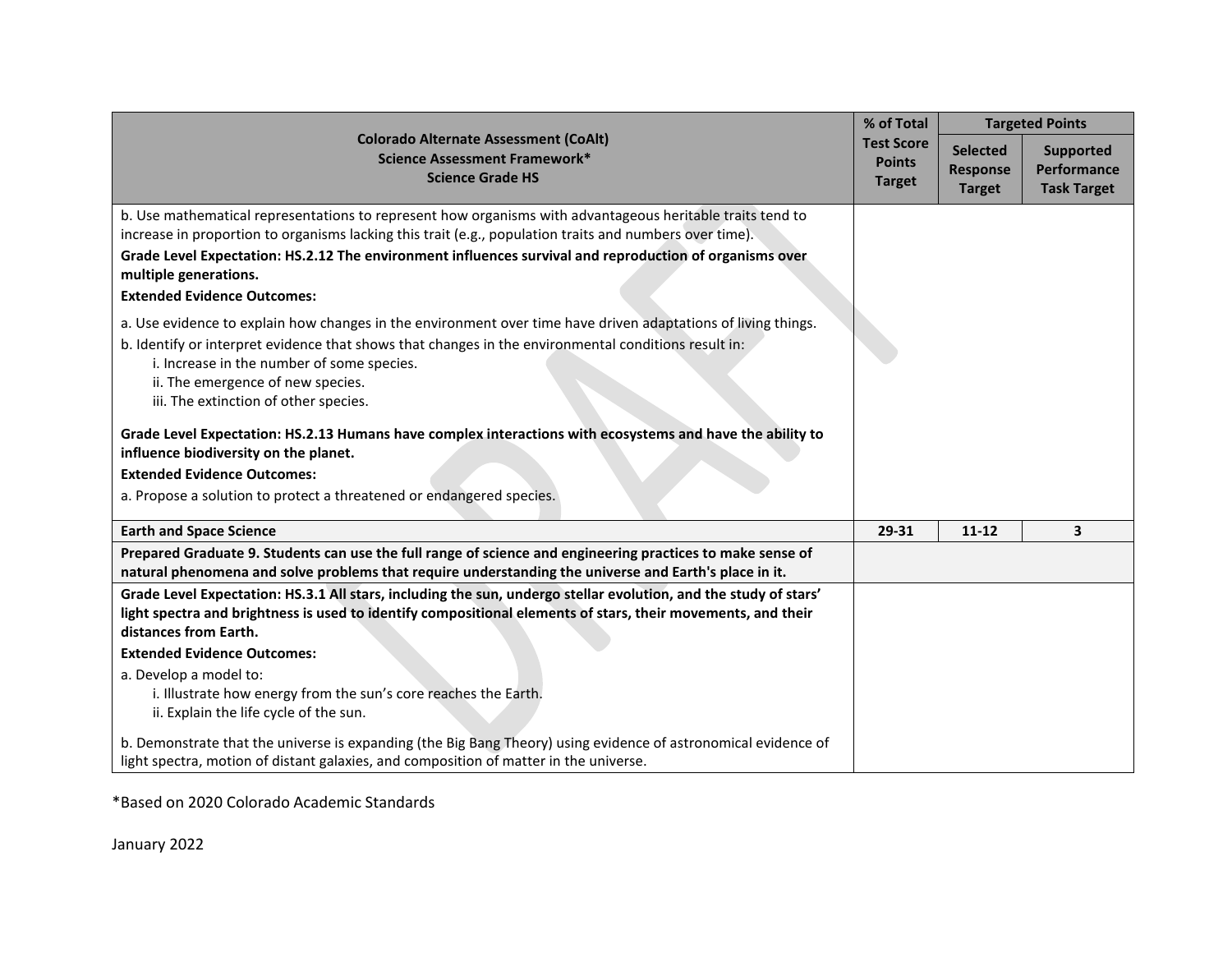|                                                                                                                                                                                                                                                         | % of Total                         | <b>Targeted Points</b>             |                                 |
|---------------------------------------------------------------------------------------------------------------------------------------------------------------------------------------------------------------------------------------------------------|------------------------------------|------------------------------------|---------------------------------|
| <b>Colorado Alternate Assessment (CoAlt)</b><br>Science Assessment Framework*                                                                                                                                                                           | <b>Test Score</b><br><b>Points</b> | <b>Selected</b><br><b>Response</b> | <b>Supported</b><br>Performance |
| <b>Science Grade HS</b>                                                                                                                                                                                                                                 | <b>Target</b>                      | <b>Target</b>                      | <b>Task Target</b>              |
| c. Explain ideas about the way stars, over their life cycle, produce elements (e.g., match a star of a specific relative<br>mass with its life cycle)                                                                                                   |                                    |                                    |                                 |
| Grade Level Expectation: HS.3.2 Explanations of and predictions about the motions of orbiting objects are<br>described by the laws of physics.                                                                                                          |                                    |                                    |                                 |
| <b>Extended Evidence Outcomes:</b>                                                                                                                                                                                                                      |                                    |                                    |                                 |
| a. Create a table representing the patterns of orbiting objects in the solar system (e.g., the number of days it takes<br>planets to orbit the sun, predict how a satellite or other man made object would travel around the Earth).                    |                                    |                                    |                                 |
| Grade Level Expectation: HS.3.3 The rock record resulting from tectonic and other geoscience processes as well<br>as objects from the solar system can provide evidence of Earth's early history and the relative ages of major<br>geologic formations. |                                    |                                    |                                 |
| <b>Extended Evidence Outcomes:</b>                                                                                                                                                                                                                      |                                    |                                    |                                 |
| a. Evaluate past and current movements of plate boundaries in order to explain the ages of crystal rock (e.g.,<br>convergent, divergent, transform).                                                                                                    |                                    |                                    |                                 |
| b. Describe how scientists use evidence from within the solar system to reconstruct the early history of Earth.                                                                                                                                         |                                    |                                    |                                 |
| Prepared Graduate 10. Students can use the full range of science and engineering practices to make sense of<br>natural phenomena and solve problems that require understanding how and why Earth is constantly changing.                                |                                    |                                    |                                 |
| Grade Level Expectation: HS.3.4 Earth's systems, being dynamic and interacting, cause feedback effects that can                                                                                                                                         |                                    |                                    |                                 |
| increase or decrease the original changes, and these effects occur on different time scales, from sudden (e.g.,                                                                                                                                         |                                    |                                    |                                 |
| volcanic ash clouds) to intermediate (ice ages) to very long-term tectonic cycles.                                                                                                                                                                      |                                    |                                    |                                 |
| <b>Extended Evidence Outcomes:</b>                                                                                                                                                                                                                      |                                    |                                    |                                 |
| a. Create a model to demonstrate the relationship between Earth's internal and external processes and the                                                                                                                                               |                                    |                                    |                                 |
| changes that occur on the Earth's surface resulting in continental and ocean floor features.                                                                                                                                                            |                                    |                                    |                                 |
| b. Examine connections between Earth systems (causes and effects) using data (graph, table) to compare the                                                                                                                                              |                                    |                                    |                                 |
| changes in one aspect of the Earth's surface to another aspect of the Earth's surface (e.g., loss of ground                                                                                                                                             |                                    |                                    |                                 |
| vegetation causes increase in water runoff and soil erosion, increase in greenhouse gases causes a rise in global<br>temperatures that melts ice).                                                                                                      |                                    |                                    |                                 |
|                                                                                                                                                                                                                                                         |                                    |                                    |                                 |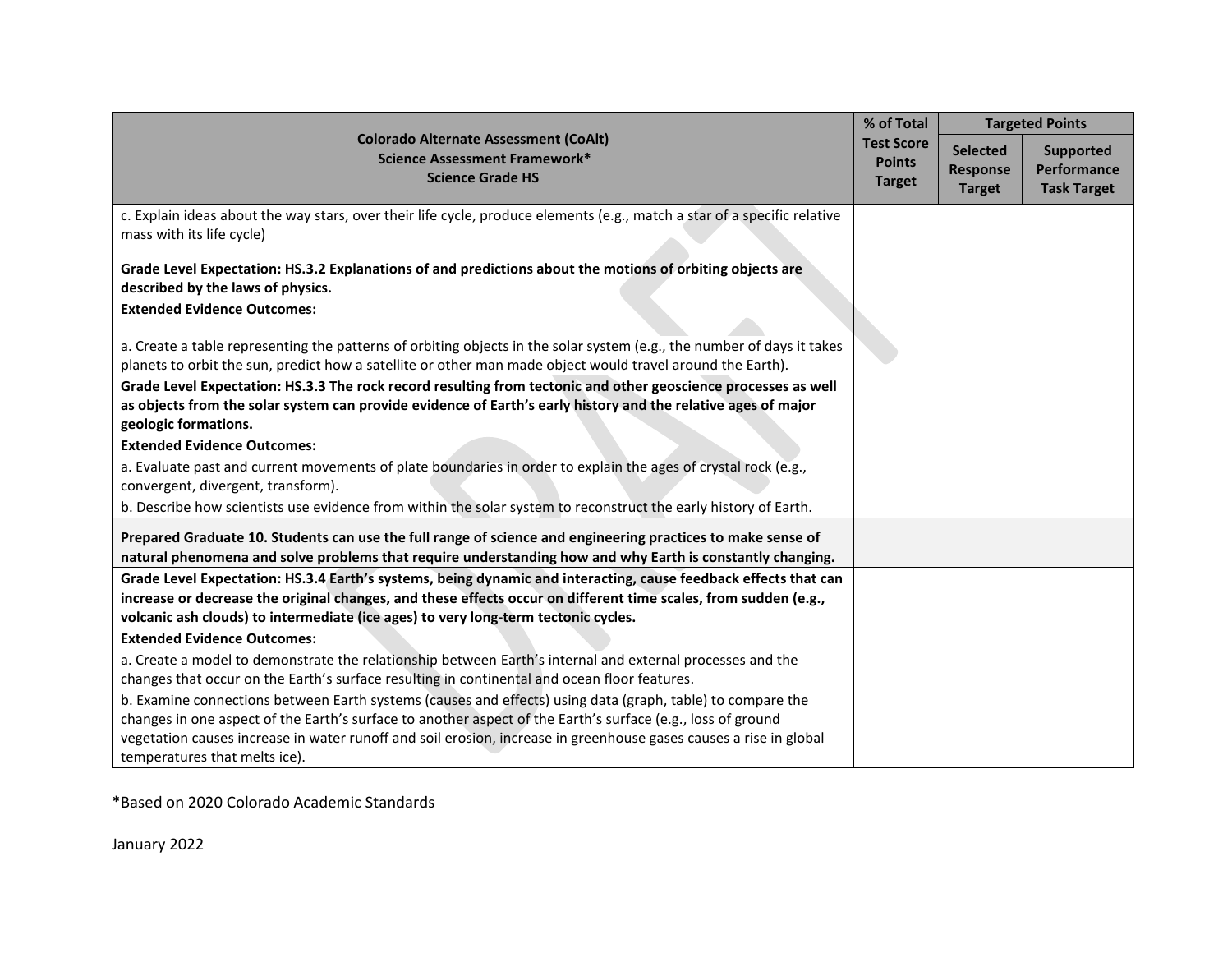|                                                                                                                                                                                                                                                                                                                                                                                                                                                                                                                                                                                                                                                                                                                                                                                                                                                                                                                                                                                                                                                                                                                                                                                                                       | % of Total                                          |                                                     | <b>Targeted Points</b>                                |
|-----------------------------------------------------------------------------------------------------------------------------------------------------------------------------------------------------------------------------------------------------------------------------------------------------------------------------------------------------------------------------------------------------------------------------------------------------------------------------------------------------------------------------------------------------------------------------------------------------------------------------------------------------------------------------------------------------------------------------------------------------------------------------------------------------------------------------------------------------------------------------------------------------------------------------------------------------------------------------------------------------------------------------------------------------------------------------------------------------------------------------------------------------------------------------------------------------------------------|-----------------------------------------------------|-----------------------------------------------------|-------------------------------------------------------|
| <b>Colorado Alternate Assessment (CoAlt)</b><br>Science Assessment Framework*<br><b>Science Grade HS</b>                                                                                                                                                                                                                                                                                                                                                                                                                                                                                                                                                                                                                                                                                                                                                                                                                                                                                                                                                                                                                                                                                                              | <b>Test Score</b><br><b>Points</b><br><b>Target</b> | <b>Selected</b><br><b>Response</b><br><b>Target</b> | <b>Supported</b><br>Performance<br><b>Task Target</b> |
| c. Develop or use a model to show how the movement of tectonic plates is part of the cycles of convection in the<br>Earth's mantle (e.g., less dense material rises and more dense material sinks).<br>d. Use a timeline to illustrate the causes of climate change by timescale (e.g., 1-10 years: large volcanic eruptions;<br>10-100s of years: changes in human activity; 10-100s of thousands of years: changes to Earth's orbit).<br>Grade Level Expectation: HS.3.5 Plate tectonics can be viewed as the surface expression of mantle convection,<br>which is driven by heat from radioactive decay within Earth's crust and mantle.<br><b>Extended Evidence Outcomes:</b><br>a. Develop a model to illustrate the similarities of the features of the Earth' surface and the ocean floor and the<br>forces that created them.<br>b. Use a model to illustrate the composition of Earth's layers.<br>Grade Level Expectation: HS.3.6 The planet's dynamics are greatly influenced by water's unique chemical and<br>physical properties.<br><b>Extended Evidence Outcomes:</b><br>a. Identify the effects of water on the Earth's surface, including stream transportation, and erosion, and frost<br>wedging. |                                                     |                                                     |                                                       |
| Grade Level Expectation: HS.3.7 The role of radiation from the sun and its interactions with the atmosphere,<br>ocean, and land are the foundation for the global climate system. Global climate models are used to predict<br>future changes, including changes influenced by human behavior and natural factors.<br><b>Extended Evidence Outcomes:</b><br>a. Examine connections between Earth systems (causes and effects) using data (graph, table) to compare the<br>changes in one aspect of the Earth's surface to another aspect of the Earth's surface (e.g., loss of ground<br>vegetation causes increase in water runoff and soil erosion, increase in greenhouse gases causes a rise in global<br>temperatures that melts ice).<br>b. Use a model of Earth's rotation, orbit and tilt, describe how the amount of energy (e.g., the sun) in and out of<br>Earth systems changes based on these factors and creates different climates.<br>i. Describe the effect on surface temperature, precipitation patterns, sea levels and biosphere distribution of<br>different amounts of energy (i.e., the Sun) going in and out of Earth systems.                                                               |                                                     |                                                     |                                                       |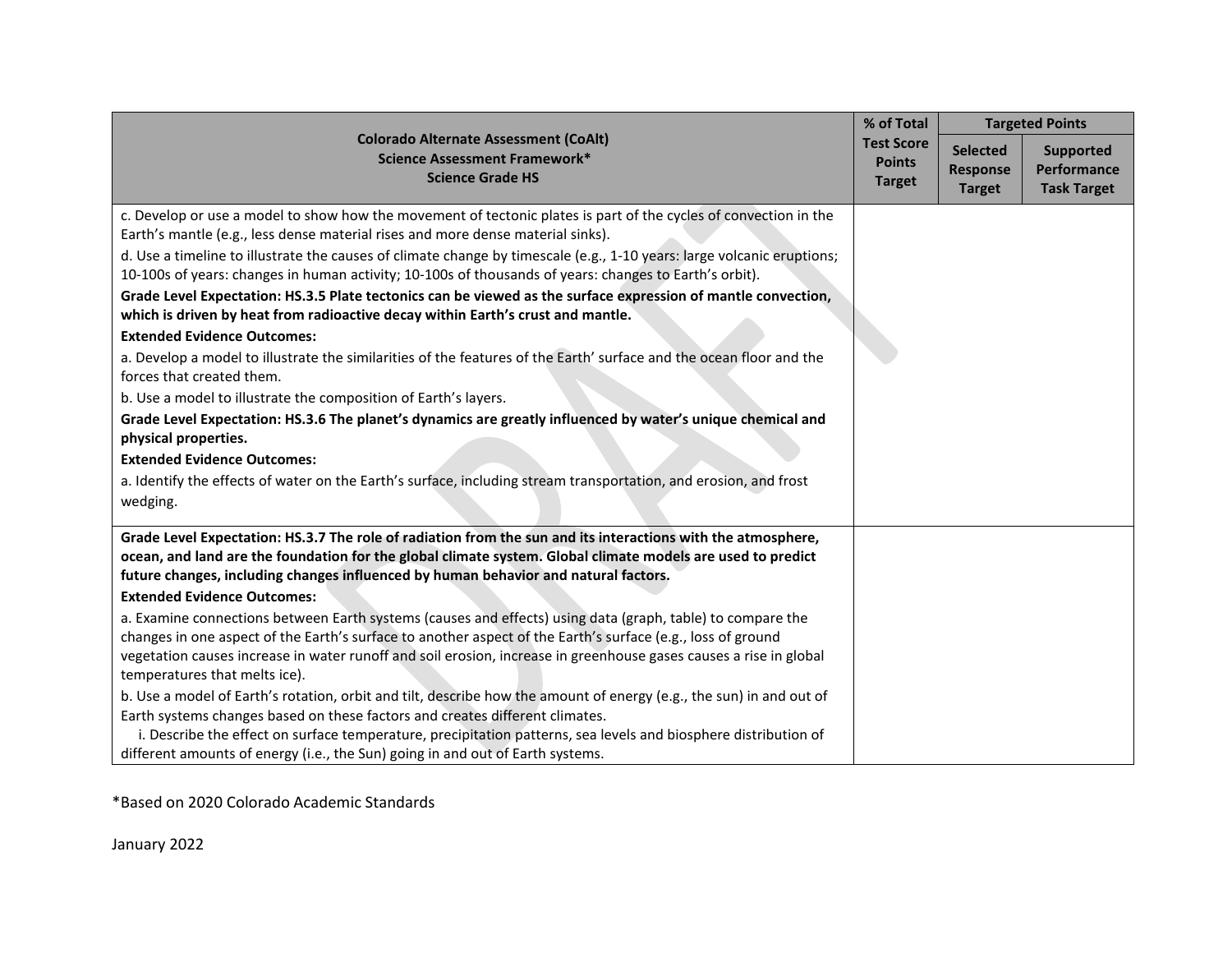|                                                                                                                                                                                                                                                    | % of Total                                          |                                              | <b>Targeted Points</b>                                |
|----------------------------------------------------------------------------------------------------------------------------------------------------------------------------------------------------------------------------------------------------|-----------------------------------------------------|----------------------------------------------|-------------------------------------------------------|
| <b>Colorado Alternate Assessment (CoAlt)</b><br>Science Assessment Framework*<br><b>Science Grade HS</b>                                                                                                                                           | <b>Test Score</b><br><b>Points</b><br><b>Target</b> | <b>Selected</b><br>Response<br><b>Target</b> | <b>Supported</b><br>Performance<br><b>Task Target</b> |
| c. Use a qualitative carbon cycle model, describe the cycling of carbon among the hydrosphere, atmosphere,<br>geosphere, and biosphere.                                                                                                            |                                                     |                                              |                                                       |
| Grade Level Expectation: HS.3.8. The biosphere and Earth's other systems have many interconnections that<br>cause a continual co-evolution of Earth's surface and life on it.                                                                      |                                                     |                                              |                                                       |
| <b>Extended Evidence Outcomes:</b>                                                                                                                                                                                                                 |                                                     |                                              |                                                       |
| a. Create a timeline comparing the evolution of the Earth's biosphere (e.g., surface, atmosphere and hydrosphere)<br>and the evolution of living organisms.                                                                                        |                                                     |                                              |                                                       |
| Prepared Graduate 11. Students can use the full range of science and engineering practices to make sense of<br>natural phenomena and solve problems that require understanding how human activities and the Earth's<br>surface processes interact. |                                                     |                                              |                                                       |
| Grade Level Expectation: HS.3.9 Resource availability has guided the development of human society and use of<br>natural resources has associated costs, risks, and benefits.                                                                       |                                                     |                                              |                                                       |
| <b>Extended Evidence Outcomes:</b>                                                                                                                                                                                                                 |                                                     |                                              |                                                       |
| a. Using evidence (e.g., graphs, tables, anecdotal information) identify how the availability of natural resources<br>and the occurrence of natural hazards (e.g., volcanos, earthquakes, tsunamis) impacts human activity.                        |                                                     |                                              |                                                       |
| b. Compare the most cost-effective solution for conserving, recycling, and reusing energy and mineral resources.                                                                                                                                   |                                                     |                                              |                                                       |
| Grade Level Expectation: HS.3.10 Natural hazards and other geological events have shaped the course of human<br>history at local, regional, and global scales.                                                                                     |                                                     |                                              |                                                       |
| <b>Extended Evidence Outcomes:</b>                                                                                                                                                                                                                 |                                                     |                                              |                                                       |
| a. Using evidence (e.g., graphs, tables, anecdotal information) identify how the availability of natural resources                                                                                                                                 |                                                     |                                              |                                                       |
| and the occurrence of natural hazards (e.g., volcanos, earthquakes, tsunamis) impacts human activity.                                                                                                                                              |                                                     |                                              |                                                       |
|                                                                                                                                                                                                                                                    |                                                     |                                              |                                                       |
|                                                                                                                                                                                                                                                    |                                                     |                                              |                                                       |
|                                                                                                                                                                                                                                                    |                                                     |                                              |                                                       |